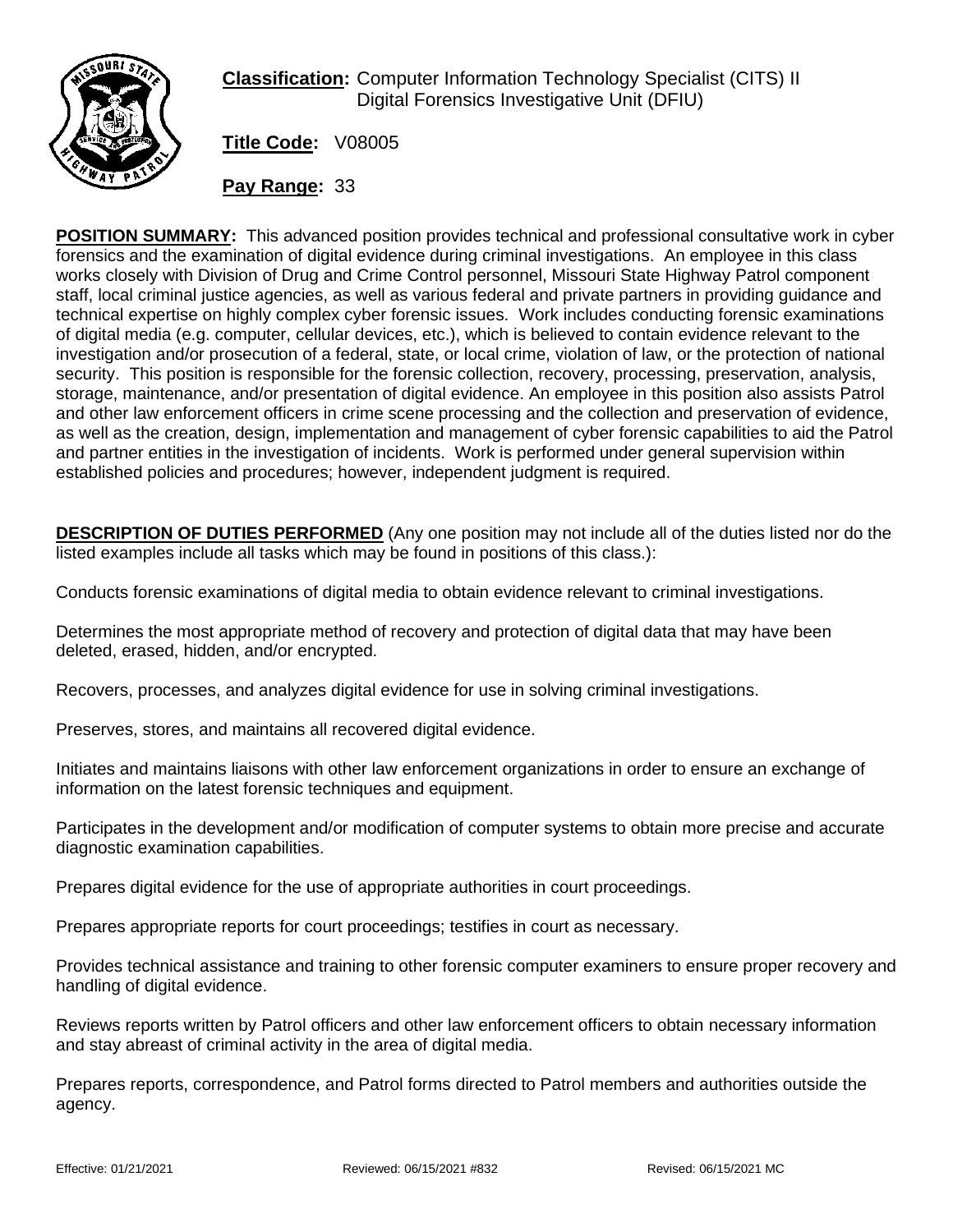## **Classification:** CITS II (DFIU) **Page 2**

Acts as lead team member in conjunction with project management and mentoring junior staff in technical expertise, forensic examination principles, and best practices.

Performs other work-related duties as assigned.

**REQUIRED KNOWLEDGE, SKILLS, AND ABILITIES:** Thorough knowledge of the principles of intelligence operations, classifications, as well as rules and procedures concerning proper presentation and dissemination of intelligence products.

Thorough knowledge of the general operating principles and capabilities of computer hardware and software.

Thorough knowledge of the elements of cybercrime and threat indicators.

Thorough knowledge of advanced cyber forensics techniques, evidence preservation, and courtroom testimony.

Considerable knowledge of computer security best practice standards.

Considerable knowledge of computer operating systems.

Considerable knowledge of data protection methods.

Working knowledge of computer networking protocols.

Working knowledge of national information sharing tools and techniques.

Working knowledge of agency's functions and their interrelationships.

Working knowledge of the principles of disaster recovery.

Working knowledge of continuing trends and developments in information technology and cybersecurity.

Working knowledge of various computer platforms.

Working knowledge of the information strategic planning process.

Working knowledge of the systems management process.

Possess good organizational skills.

Possess research and analytical skills.

Ability to utilize highly technical analytical tools.

Ability to train and assist others in technical expertise.

Ability to prepare and interpret system configuration documentation.

Ability to prepare and maintain standards, policies, procedures, guidelines, and technical manuals.

Ability to create and present materials for training programs.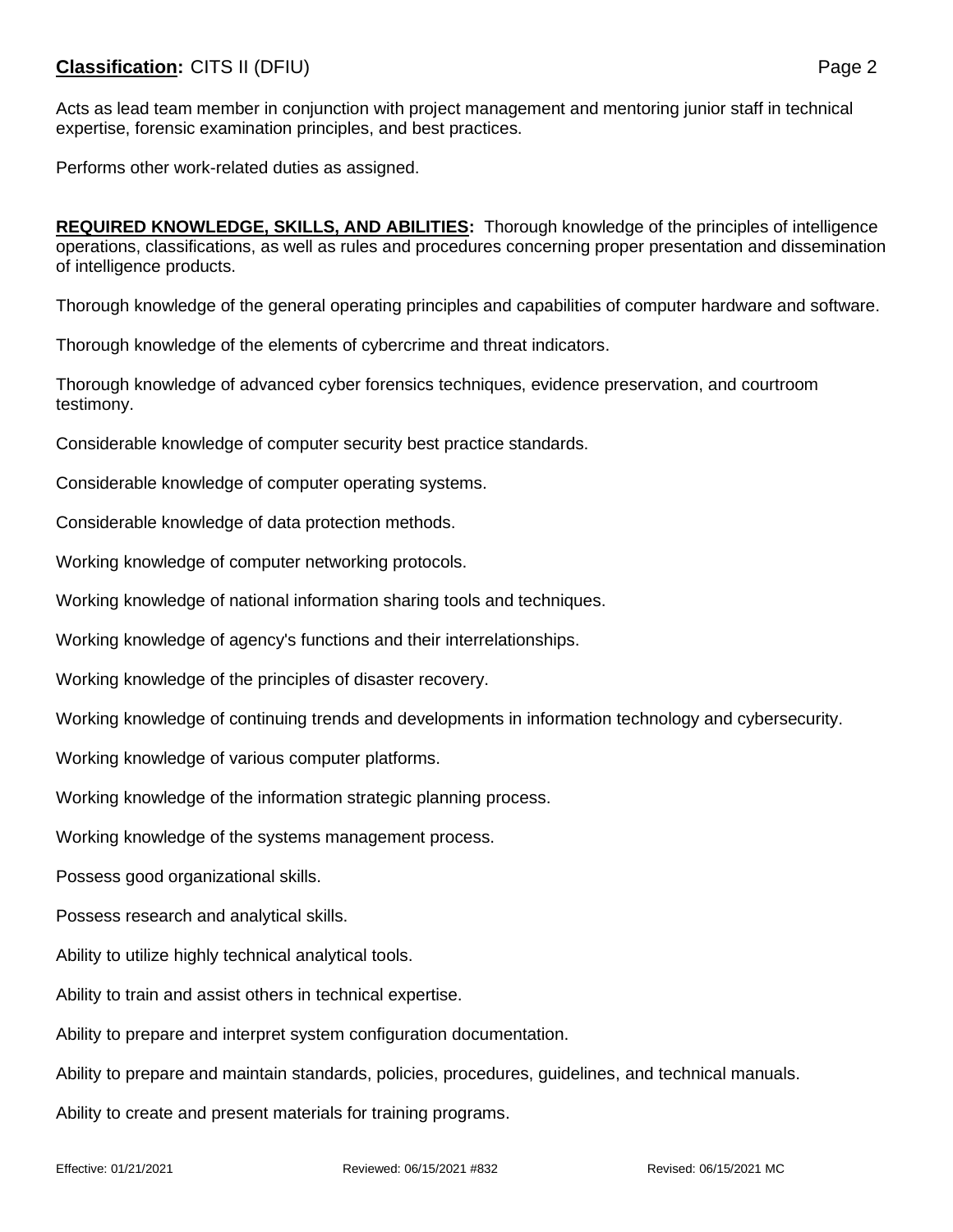## **Classification:** CITS II (DFIU) **Page 3**

Ability to train and assist less experienced personnel.

Ability to function effectively in high-pressure and stressful situations.

Ability to work in varying climatic conditions.

Ability to work long hours, while sitting, without a break.

Ability to accommodate a non-standard schedule and to be on call.

Ability to transport equipment used in digital forensics investigations.

Ability to handle restricted and confidential information in a professional manner and maintain the information as such.

Ability to communicate in English clearly and concisely, both orally and in writing.

Ability to establish and maintain harmonious working relations with others.

Ability to maintain a clean and orderly work environment.

Ability to work with material that may be of a sexual nature relating to criminal activity (e.g., written material, photographs, and/or verbal language, etc.)

Ability to work hours as assigned.

**MINIMUM EXPERIENCE AND EDUCATION REQUIRED** (The following represents the minimum qualifications used to accept applicants, provided that equivalent substitution will be permitted in case of deficiencies in either experience or education.):

Possess a Bachelor's degree in Computer Science, Information Security, Cybersecurity, Information Systems, or related field; and five years of experience in the areas of networking, servers, end user support, databases, web and application development, and concepts vital to ensuring confidentiality, integrity and availability of protected data systems.

Preference may be given to those possessing a current certification(s) in computer forensics and/or work experience in computer forensics, information technology, and/or cyber/criminal intelligence/forensics.

**NECESSARY SPECIAL REQUIREMENTS:** Must be a United States Citizen, or a legal resident of a country participating in the Visa Waiver Program (VWP).

Must possess and maintain a valid driver license.

Must pass a comprehensive background check necessary to have access to criminal intelligence and other information in the Missouri State Highway Patrol

**FLSA STATUS:** Exempt